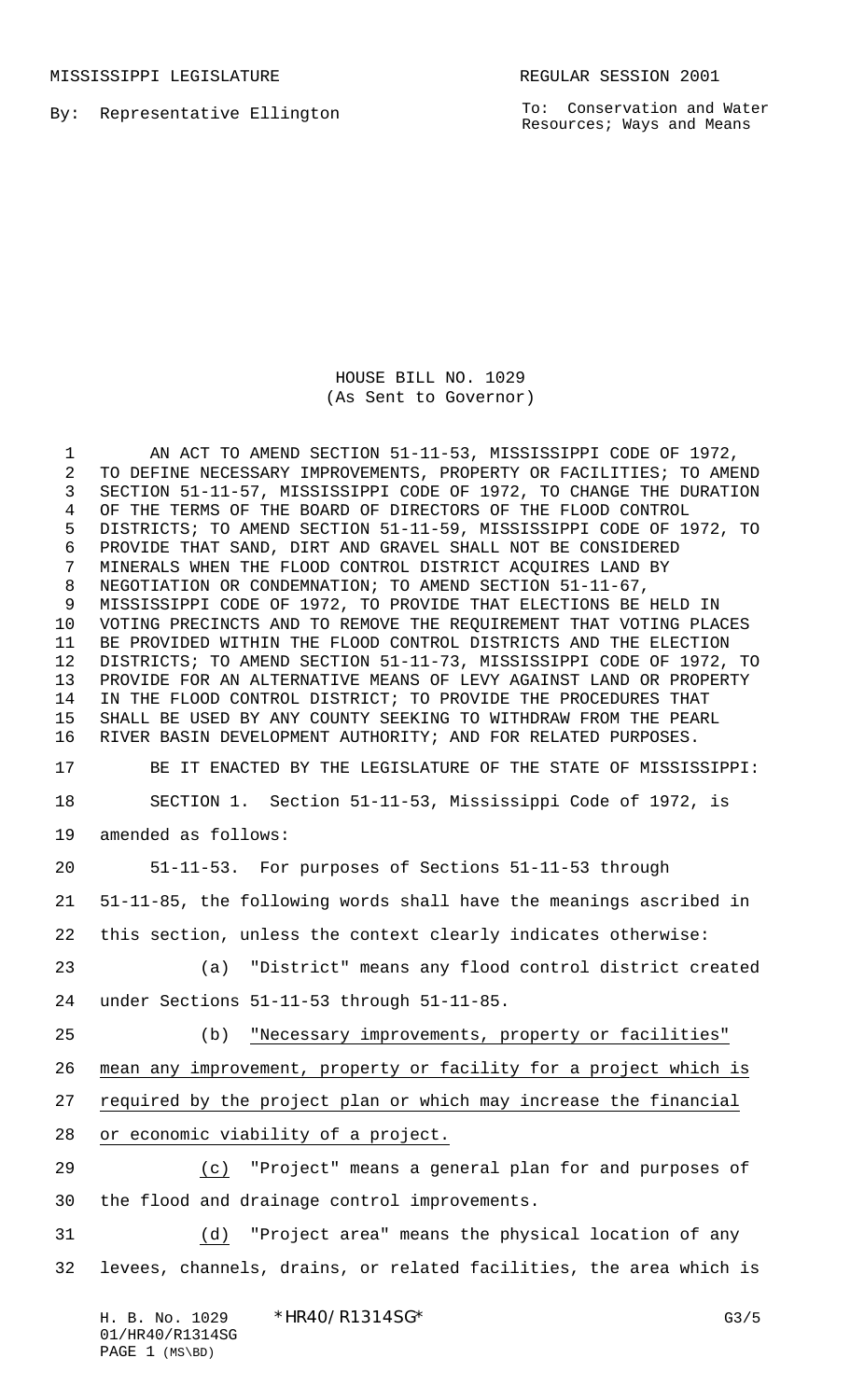necessary to be included in the district, and the area of the district as shown on the maps or plats provided under Section 51-11-55.

 (e) "Related facilities" mean any facilities which are correlated with or used in connection with the project.

 SECTION 2. Section 51-11-57, Mississippi Code of 1972, is amended as follows:

 51-11-57. (1) All powers of a flood control district shall be exercised by a board of directors, to be composed of the following:

 (a) If the flood control district is comprised of lands lying partly in a municipality and partly outside the limits of a municipality but wholly in one (1) county, the governing authority of the municipality shall appoint two (2) directors, the board of supervisors of the county in which the municipality lies shall appoint two (2) directors and the board of directors of the Pearl River Basin Development District shall appoint one (1) director.

 (b) If the flood control district is comprised of lands lying, in whole or in part, in one or more municipalities which are in existence at the time of the creation of that district, and in one or more counties and not falling within the description of (a) of this subsection, the governing authority of each municipality shall appoint two (2) directors, the board of supervisors of each county in which part of the lands of the flood control district lie shall appoint two (2) directors and the board of directors of the Pearl River Basin Development District shall appoint one (1) director. If new municipalities are incorporated within the flood control district after the organization of that district, the governing authority of each new municipality shall appoint two (2) directors of the flood control district. Each director appointed under this section, except the

director appointed by the board of directors of the Pearl River

H. B. No. 1029 \*HR40/R1314SG\* 01/HR40/R1314SG PAGE 2 (MS\BD)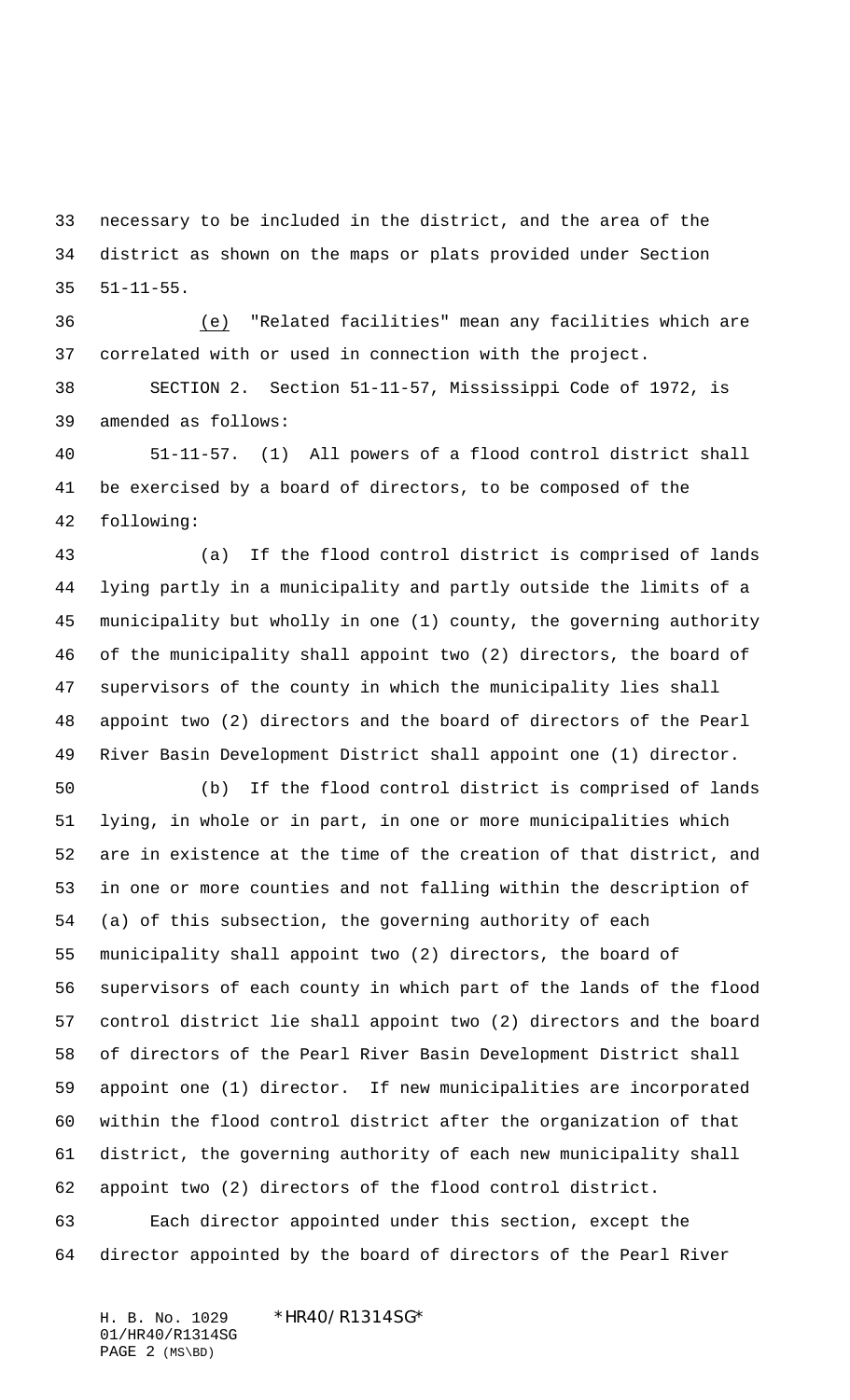Basin Development District, shall be either a resident or property owner in the district for which the director is appointed.

 (2) Each director shall take and subscribe to the oath of office required by Section 268 of the Constitution of the State of Mississippi, before a chancery clerk, that the director will faithfully discharge the duties of the office. The oath shall be filed with the chancery clerk.

 (3) Each director shall receive a per diem as provided under Section 25-3-69 for attending each meeting of the board and for each day actually spent in attending to the necessary business of the flood control district and shall receive reimbursement for actual expenses, including travel expenses, as provided in Section 25-3-41 upon express authorization of the board.

 (4) The board of directors shall elect annually from its number a president and a vice president of the flood control district and any other officers deemed necessary. The president shall be the chief executive officer of the flood control district and the presiding officer of the board, and shall have the same right to vote as any other director. The vice president shall perform all the duties and exercise all powers conferred by this article upon the president when the president is absent or fails or declines to act, except the president's right to vote. The board also shall appoint a secretary and a treasurer who may or may not be members of the board, and it may combine these offices. The treasurer shall give bond in the sum of not less than Fifty Thousand Dollars (\$50,000.00), as set by the board of directors, and each director shall give bond in the sum of not less than Ten Thousand Dollars (\$10,000.00). The premiums on the bonds shall be an expense of the district. The condition of each bond shall be that the treasurer or director will faithfully perform all duties of office and account for all money which shall come into the treasurer's or director's custody.

H. B. No. 1029 \*HR40/R1314SG\* 01/HR40/R1314SG PAGE 3 (MS\BD)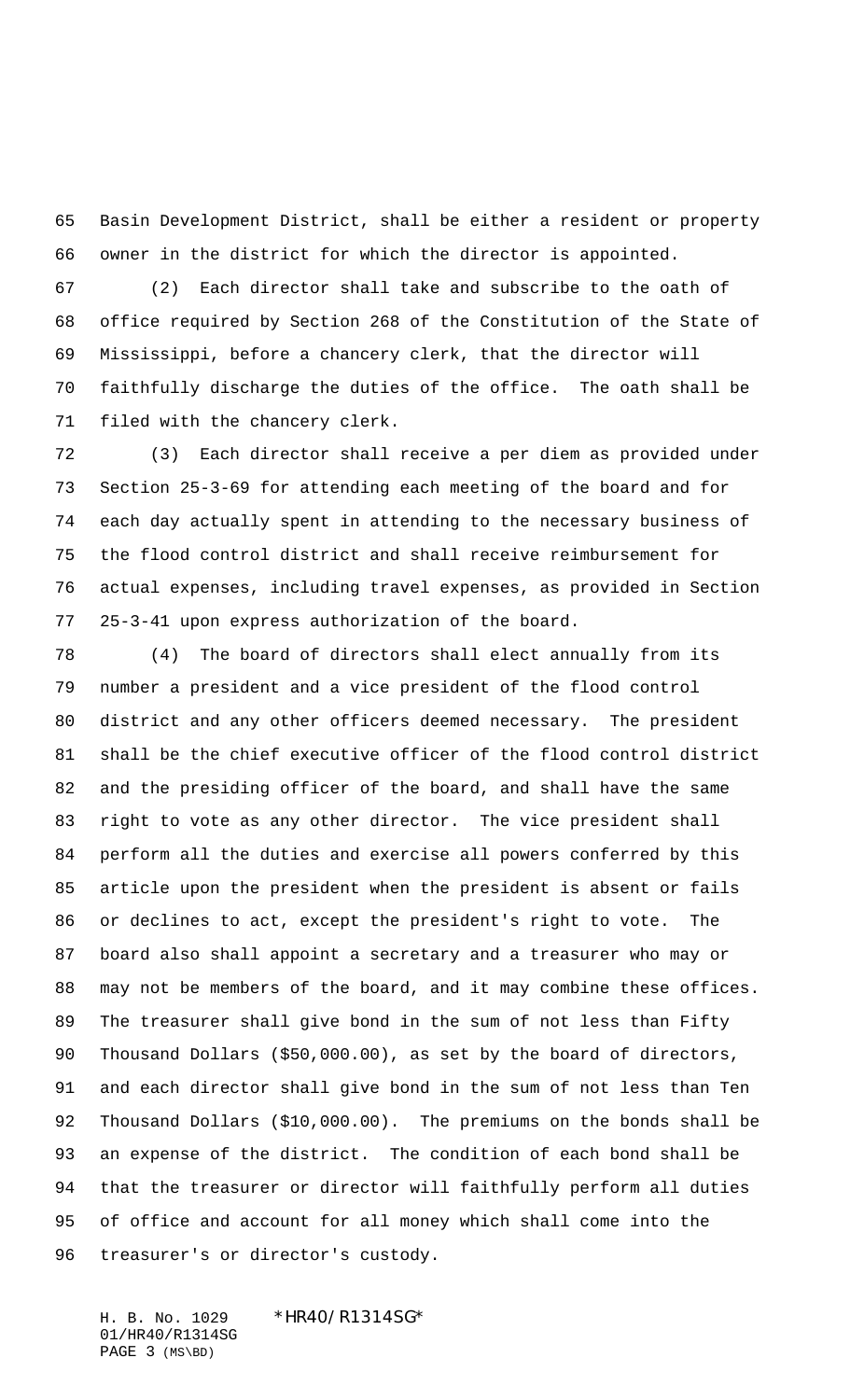(5) The initial terms of the members of the board of directors of the flood control district shall be: one-third (1/3) of the members shall serve for one (1) year, one-third (1/3) of the members shall serve for two (2) years, and one-third (1/3) of the members shall serve for three (3) years. At the initial meeting of the board of directors, the members shall determine by lot which of their members shall serve for only one (1), two (2), and three (3) years. After the initial term, each member shall hold office for a term of six (6) years or until a successor is appointed and qualified.

 SECTION 3. Section 51-11-59, Mississippi Code of 1972, is amended as follows:

 51-11-59. Each flood control district, through its board of directors, may:

 (a) Impound, divert, change, alter, or otherwise control overflow water and the surface water of any river or its tributaries within the project area within its district in accordance with the approved plan at any place or places and in any amount as approved by Permit Board, by the diversion of rivers or their tributaries, by the construction of a dam or dams, a levee or levees, a channel or channels, reservoir or reservoirs, works, pumps, plants, and any other necessary or useful related facilities contemplated or described as a part of the project within the district. The district also may construct or otherwise acquire within the project area all works, plants, or other facilities necessary or useful to the project for carrying out Sections 51-11-53 through 51-11-85.

H. B. No. 1029 \*HR40/R1314SG\* 01/HR40/R1314SG PAGE 4 (MS\BD) (b) Cooperate with the United States of America in the construction of flood and drainage control improvements, for the protection of property, controlling floods, reclaiming overflow lands, and preventing overflows in this state; and for the purpose of operating and maintaining dams, reservoirs, channels, levees, pumps, and other flood control works and improvements which may be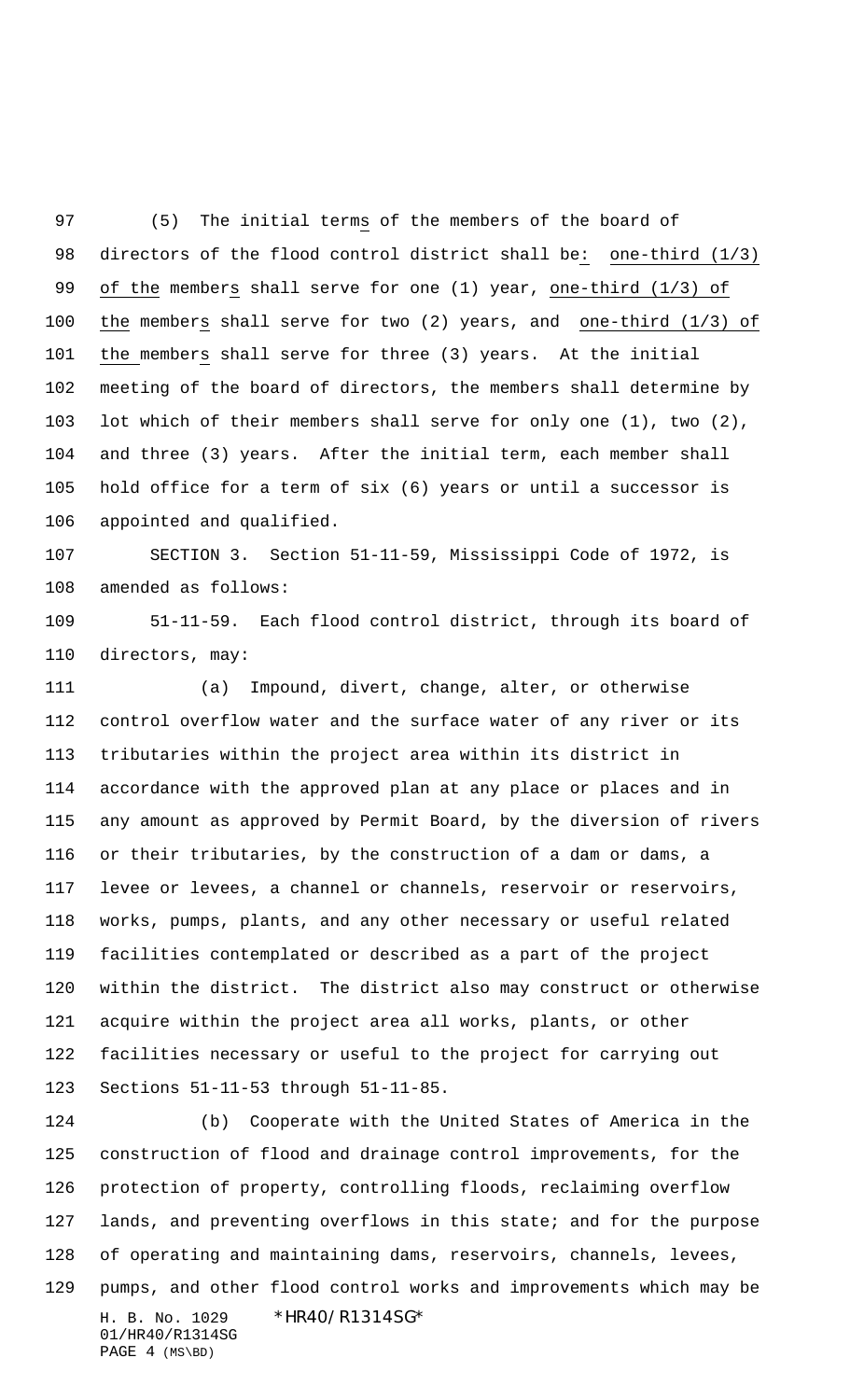constructed by the United States of America or any department or agency of the United States of America.

 (c) Furnish, without cost to the United States of America, all lands, easements, and rights-of-way necessary for the construction of the project or any part thereof, if the project or any part of the project is to be constructed by the United States of America or any agency or department of the United States of 137 America; hold and save the United States free from damages due to the construction; make, without cost to the United States, any changes, alterations, or relocation of any public utilities, roads, highways, bridges, buildings, or local betterment made 141 necessary by the work; provide assurances to the United States of America that encroachment on the levees, improved channels, and pond areas will not be permitted; maintain and operate the improvements after completion thereof in accordance with regulations prescribed by the United States of America or any agency or department of the United States of America; contribute in cash to the United States of America, or any agency or department of the United States of America, any sums of money as shall be required by the United States of America, or any agency or department of the United States of America, as a condition for the construction of any improvements by the United States or any agency or department; and generally, without being limited by any of the above, carry out and faithfully perform any obligations required of the district as a condition to the construction of any flood control work, project, or improvements by the United States of America, or any agency or department, and to give assurances to the United States of America that the district will so do.

 (d) Construct, acquire, and develop all facilities within the project area in accordance with the approved plan deemed necessary or useful.

H. B. No. 1029 \* HR40/R1314SG\* 01/HR40/R1314SG PAGE 5 (MS\BD)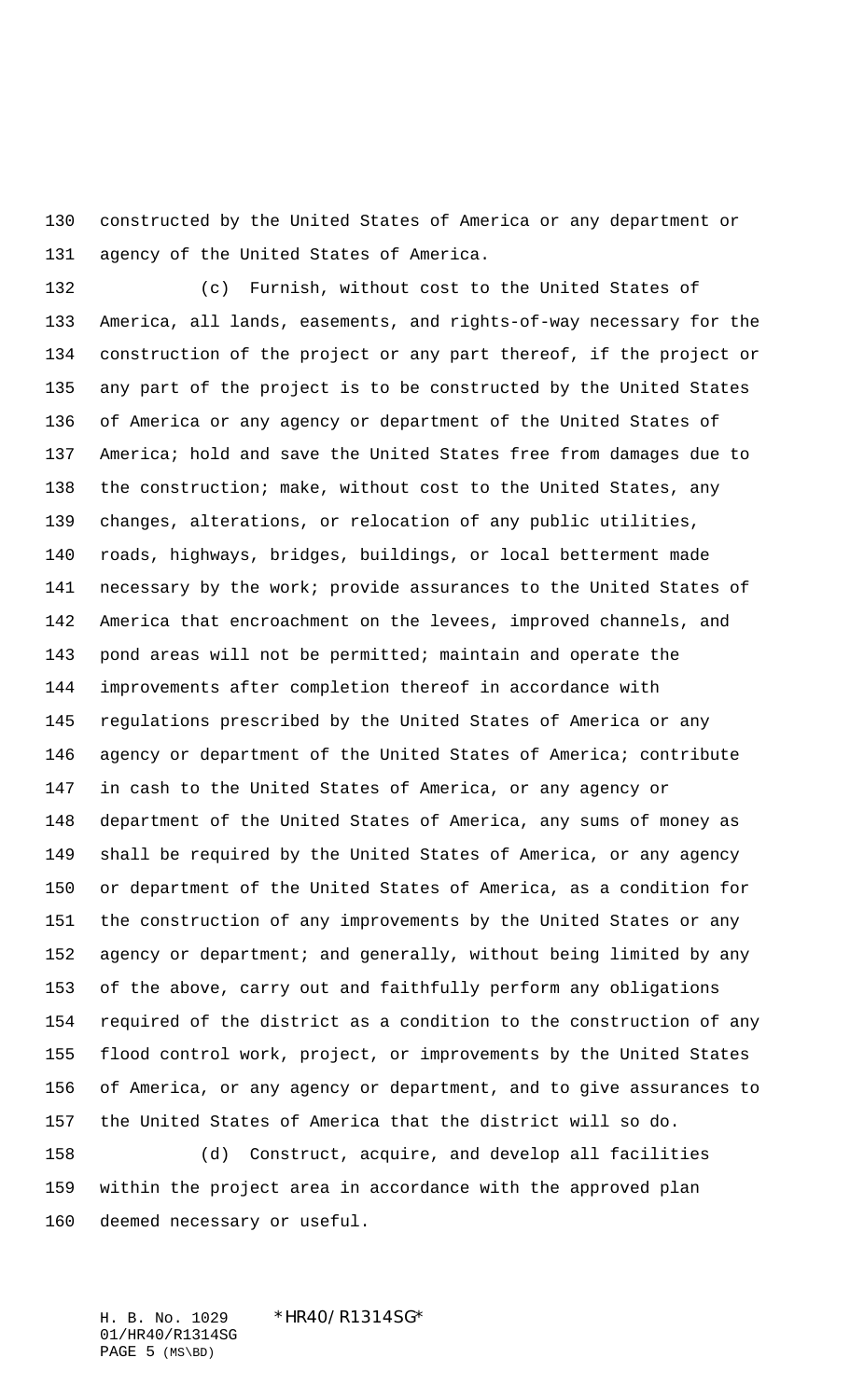(e) Prevent or aid in the prevention of damage to person or property from the waters of any river or any of its tributaries.

 (f) Acquire by purchase, lease, gift, or in any other manner (otherwise than by condemnation) and to maintain, use, and operate any and all property of any kind, real, personal, or mixed, or any interest in property within the project area within the district, necessary for the project and convenient to the exercise of the powers, rights, privileges, and functions conferred upon the district by Sections 51-11-53 through 51-11-85.

 (g) Acquire by condemnation any and all property of any kind, real, personal, or mixed, or any interest in property within the project area within the district, necessary for the project and the exercise of the powers, rights, privileges, and functions conferred upon the district by Sections 51-11-53 through 51-11-85, according to the procedure provided by law for the condemnation of lands or other property taken for rights-of-way or other purposes by railroads, telephone, or telegraph companies. For the purposes of Sections 51-11-53 through 51-11-85, the right of eminent domain of the flood control district shall be superior and dominant to the right of eminent domain of railroad, telegraph, telephone, gas, power, and other companies or corporations, and shall be sufficient to enable the acquisition of county roads, state highways, or other public property in the project area, and the acquisition, or relocation, of the utility property in the project area.

 The amount and character of interest in land, other property, and easements to be acquired shall be determined by the board of directors. Their determination shall be conclusive and shall not be subject to attack in the absence of manifold abuse of discretion or fraud on the part of the board in making that determination. However,

H. B. No. 1029 \*HR40/R1314SG\* 01/HR40/R1314SG PAGE (MS\BD)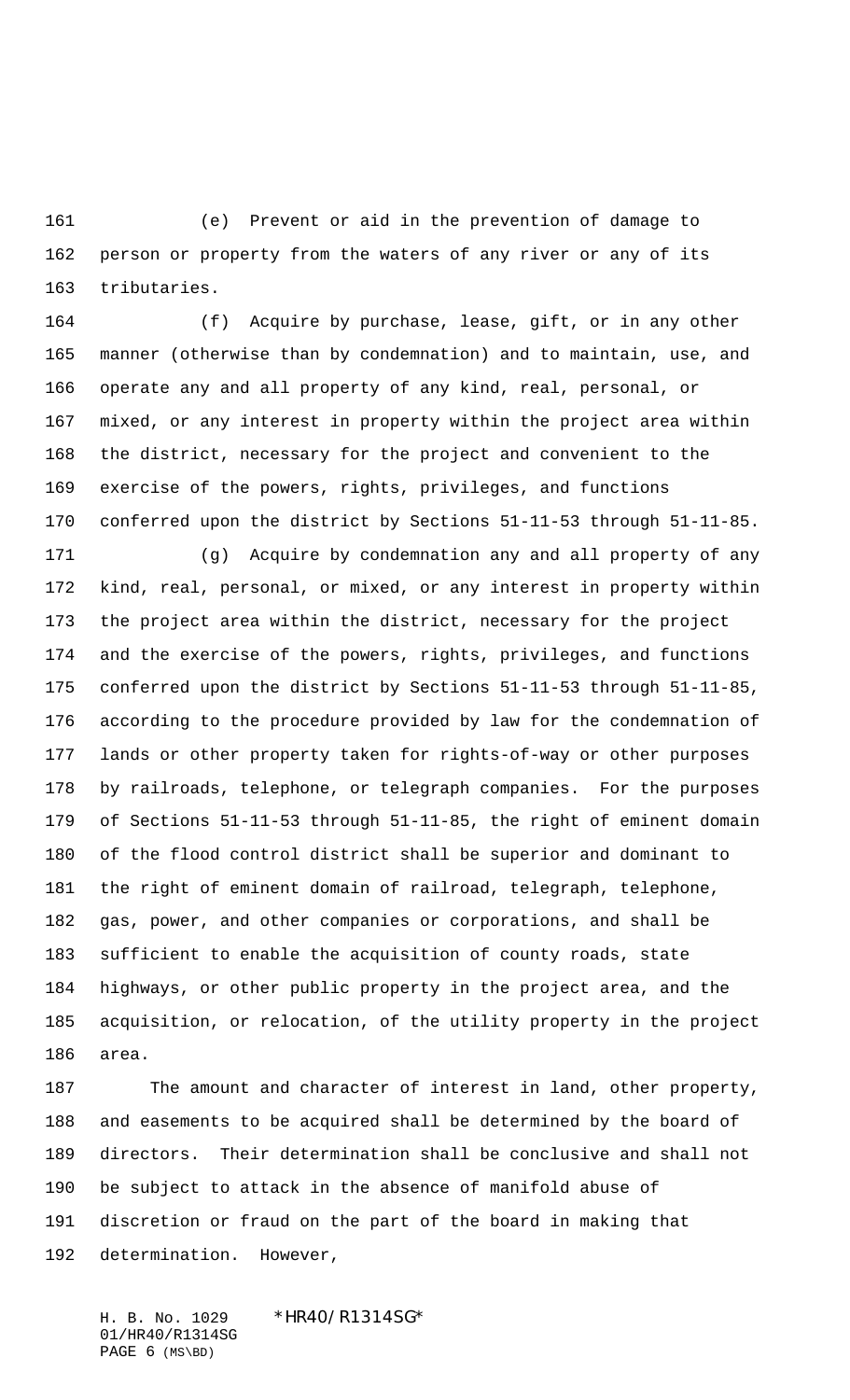(i) In acquiring lands, either by negotiation or condemnation, the district shall not acquire minerals or royalties within the project area, sand, dirt and gravel not being considered as minerals within the meaning of this section, provided, the district shall pay to the property owner fair market commercial value for any sand, dirt or gravel acquired, regardless of whether the property owner has been commercially selling any sand, dirt or gravel before the date of acquisition; and

 (ii) No person or persons owning the mining rights, drilling rights, or the right to share in production shall be prevented from exploring, developing, or producing sand, gravel, oil, or gas with necessary rights-of-way for ingress, egress, pipe lines, and other means of transporting those products by reason of the inclusion of any lands or mineral interests within the project area, whether below or above the water line, but any activities shall be under reasonable regulations adopted by the board of directors to adequately protect the project; and

 (iii) In drilling and developing, those persons are vested with a special right to have any mineral interest integrated and their lands developed in a drilling unit or units as the State Oil and Gas Board shall establish after due consideration of the rights of all of the owners to be included in the drilling unit.

H. B. No. 1029 \*HR40/R1314SG\* 01/HR40/R1314SG PAGE 7 (MS\BD) (h) Require the necessary relocation of bridges, roads, and highways, railroad, telephone, and telegraph lines and properties, electric power lines, gas pipe lines and mains and facilities in the project area, or to require the anchoring or other protection of any of these, provided due compensation is first paid the owners of the infrastructure, utilities or facilities or agreement is had with the owners regarding the payment of the cost of the relocation. The district may also acquire easements or rights-of-way in or outside of the project area for the relocation of any road, highway, railroad, telephone,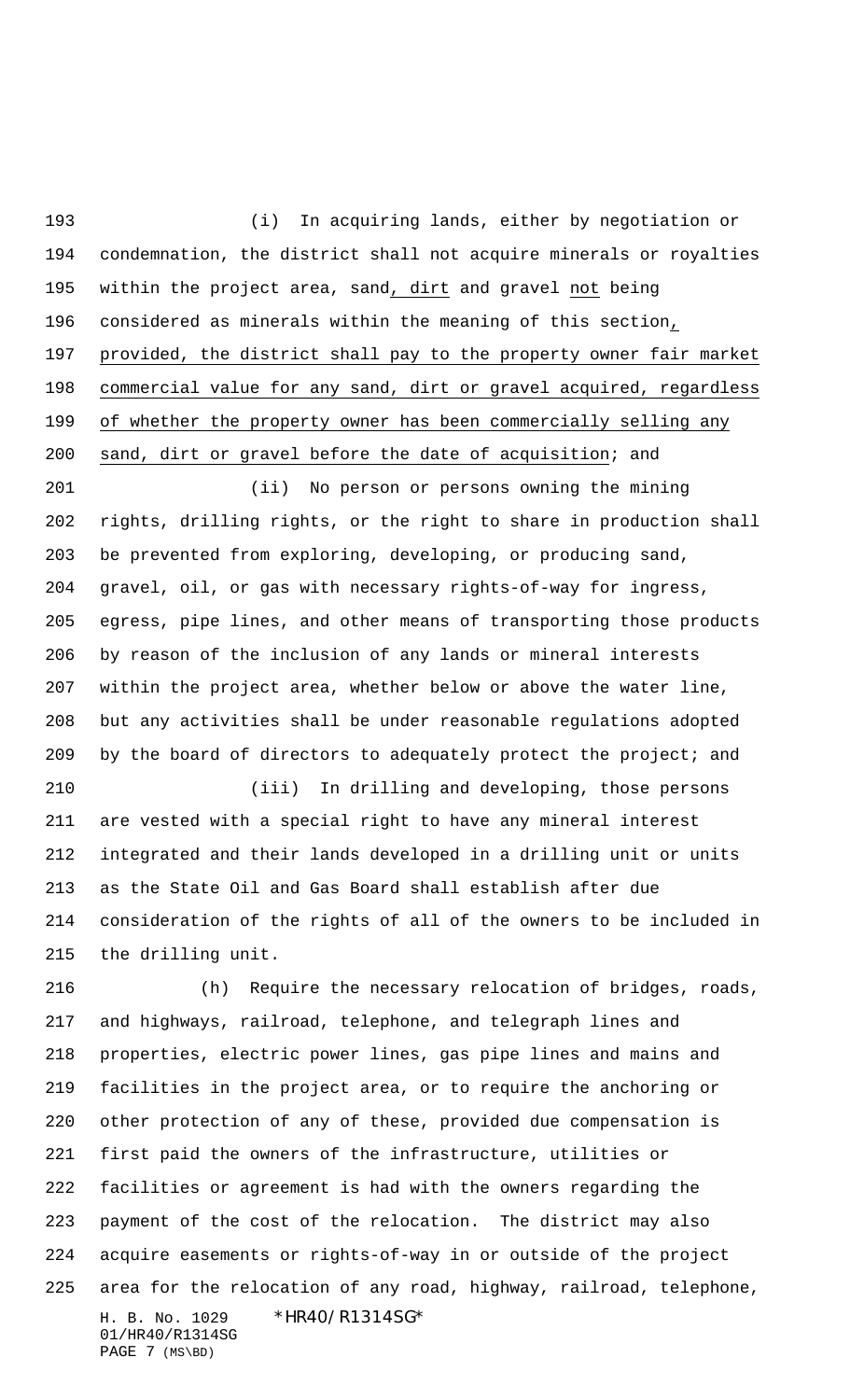and telegraph lines and properties, electrical power lines, gas pipe lines and mains and facilities, and convey the easements or rights-of-way to the owners in connection with the relocation as a part of the construction of the project.

 (i) Overflow and inundate any public lands and public property, including sixteenth section lands and in lieu lands, within the project area.

 (j) Construct, extend, improve, maintain, and reconstruct, to cause to be constructed, extended, improved, maintained, and reconstructed, and use and operate any facilities within the project area necessary or convenient to the project and to the exercise of the powers, rights, privileges, and functions.

(k) Sue and be sued in its corporate name.

 (m) Adopt bylaws for the management and regulation of its affairs.

(l) Adopt, use, and alter a corporate seal.

 (n) Employ engineers, attorneys, fiscal agents, advisors, and all necessary agents and employees to properly finance, construct, operate, and maintain the project and the facilities of the district and carry out Sections 51-11-53 through 51-11-85, and pay reasonable compensation for those services.

 (o) Contract and execute instruments necessary or convenient to the exercise of the powers, rights, privileges, and functions conferred upon it by Sections 51-11-53 through 51-11-85.

 (p) Conduct or cause to be conducted surveys and engineering investigations relating to the project, or related projects, for the information of the district to facilitate the accomplishment of the purposes for which it is created.

 (q) Apply for and accept grants from the United States of America, or any corporation or agency created or designated by the United States of America, and ratify and accept applications made by voluntary associations to those agencies for grants to

H. B. No. 1029 \*HR40/R1314SG\* 01/HR40/R1314SG PAGE 8 (MS\BD)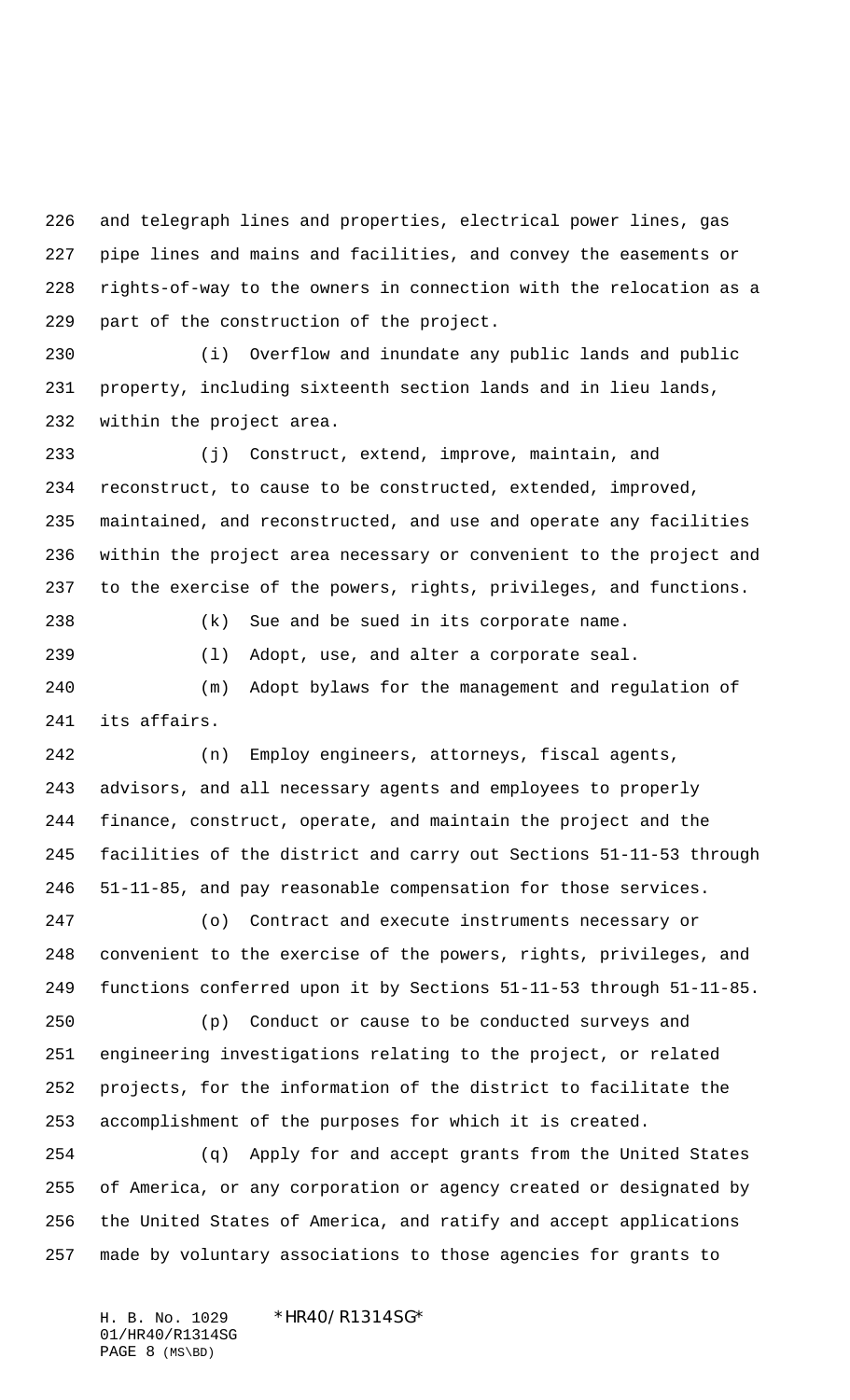construct, maintain, or operate any project or projects which may be undertaken or contemplated by the district.

 (r) Perform any other acts or things necessary or convenient to the exercising of the powers, rights, privileges, or functions conferred upon it by Sections 51-11-53 through 51-11-85 or any other law.

 (s) Contract for the issuance of bonds as may be necessary to insure the marketability of those bonds.

 (t) Operate and maintain within the project area, with the consent of the governing body of any municipality, town or county located within the district, any works, plants, or facilities of that municipality, town, or county deemed necessary or convenient to the accomplishment of the purposes for which the district is created.

 (u) Subject to the provisions of Sections 51-11-53 through 51-11-85, from time to time to lease, sell, or otherwise dispose of any property of any kind, real, personal, or mixed, or any interest in property within the project area or acquired outside the project area as authorized in this article, for the purpose of furthering the business of the district.

 (v) Make any changes in location of levees, channels, drains, or related facilities, or other changes, alterations, or modifications in the plan filed with the petition creating the district, which may be necessary for the accomplishment of the general purposes of the district.

 SECTION 4. Section 51-11-67, Mississippi Code of 1972, is amended as follows:

H. B. No. 1029 \*HR40/R1314SG\* 01/HR40/R1314SG PAGE 9 (MS\BD) 51-11-67. The elections shall be held, as practicable, in the same manner as elections are held in county bond elections. In conducting the elections, the flood control district shall be divided into election precincts in accordance with existing election precincts created under Section 23-15-281. There shall be one (1) voting place in each election precinct. The election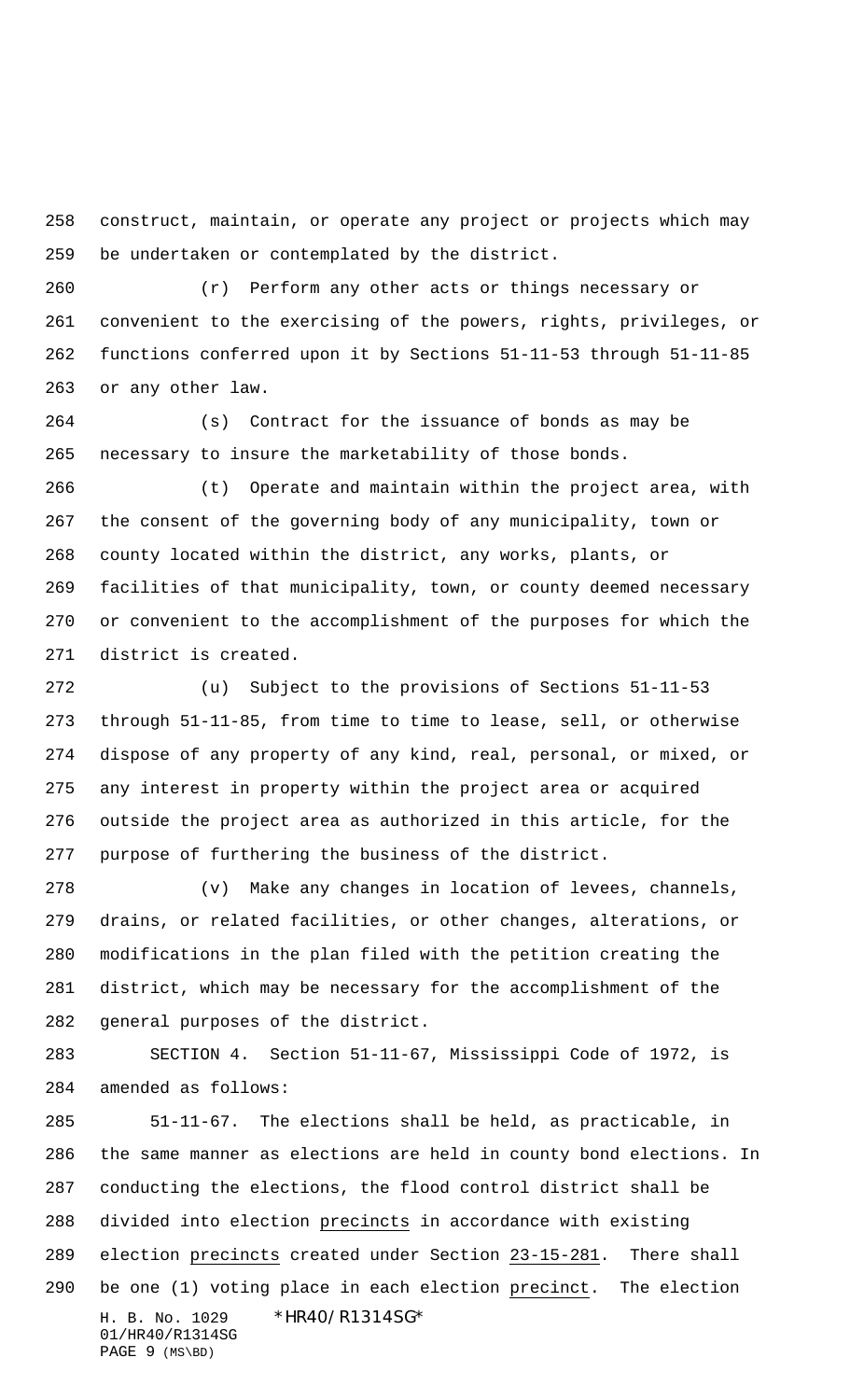commissioners shall furnish at each voting place a list of the qualified electors residing in the flood control district who are also qualified electors in the election district. In the election, all qualified electors residing in the flood control district may vote. The ballots used at the election shall have printed on the ballot a brief statement of the amount and purpose of the proposed bond issue and the words "FOR THE BOND ISSUE" and "AGAINST THE BOND ISSUE." Each voter shall vote by placing a cross (X) opposite the voter's choice on the proposition.

 SECTION 5. Section 51-11-73, Mississippi Code of 1972, is amended as follows:

H. B. No. 1029 \*HR40/R1314SG\* 01/HR40/R1314SG PAGE 10 (MS\BD) 51-11-73. To provide funds for the payment of the principal of, interest on, and other charges in connection with bonds issued under Sections 51-11-53 through 51-11-85, to provide funds for the annual expenses of operations of the district, and to provide funds for carrying out the purposes of Sections 51-11-53 through 51-11-85, the district may levy annually a special tax upon all the taxable property within the flood control district on or before the first Monday of September of each year. The board of directors of the flood control district shall certify the levy to the boards of supervisors of the various counties in the district. The boards of supervisors of each county shall make the levy on each tract of land or other property in the flood control district according to the assessed valuation of that land or property or, in the discretion of the board of directors of the district, according to the incremental flood protection or benefits received for that land or property. The taxes shall be collected by the tax collectors of the respective counties in the district, who shall deposit the collected taxes in the depository selected by the board of directors of the district. The tax collector shall receive a sum not greater than one-fifth of one percent (1/5 of 1%) of the amount collected for services in making the collection, and that fee shall be paid into the county general fund. The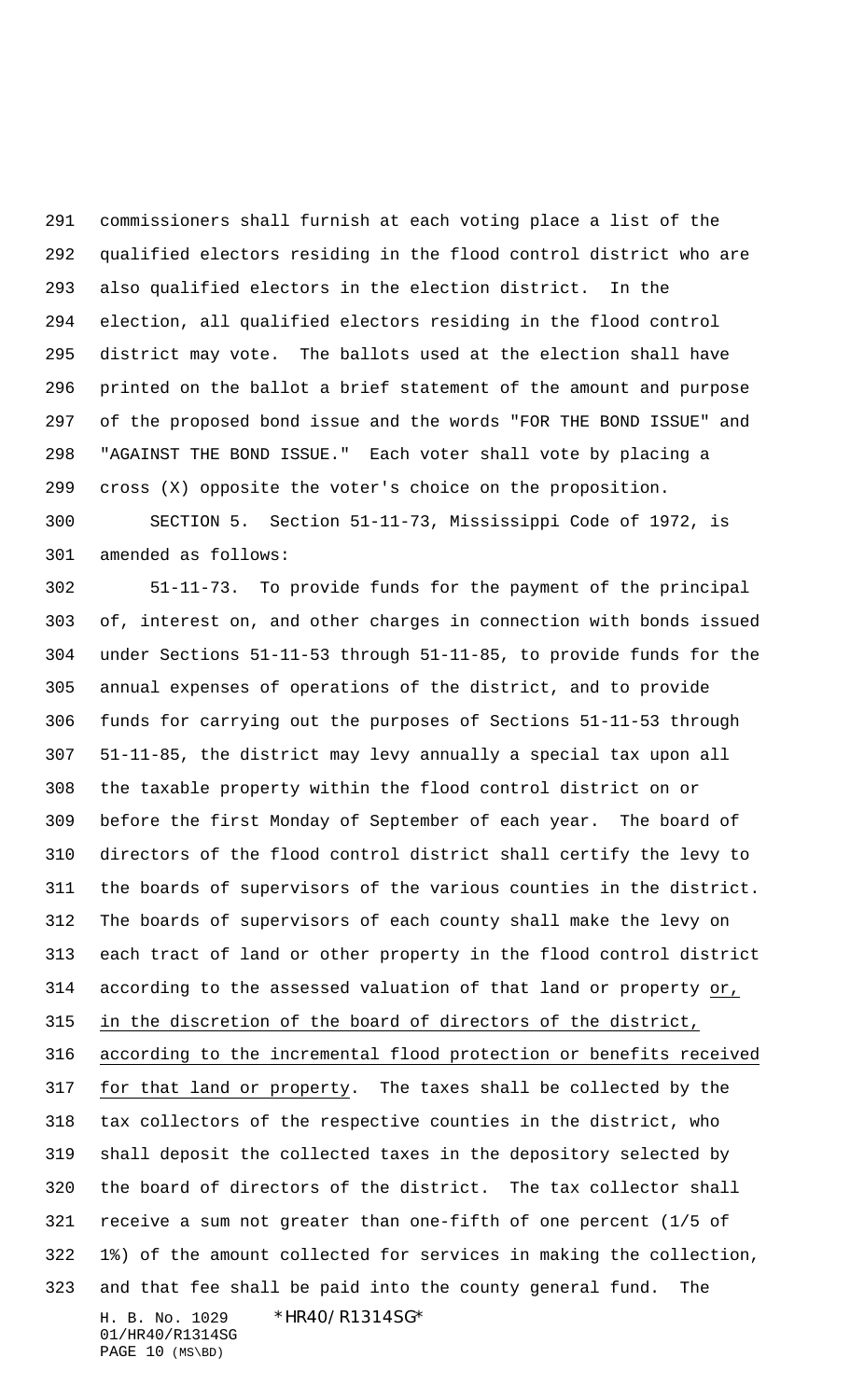board of directors of the flood control district shall levy a tax sufficient to pay the bonds and the interest on the bonds as the bonds and interest become due, to pay for the annual expense of operation of the district, and to provide funds for carrying out Sections 51-11-53 through 51-11-85.

329 SECTION 6. (1) From and after July 1, 2001, the board of supervisors of any county that is included in the Pearl River Basin Development District may elect to withdraw such county from the district by notifying the district in writing of its intention on or before March 15 of the fiscal year of the district preceding the effective year of withdrawal from the district. The withdrawing county shall be responsible for paying its portion of any district bonds, contractual obligations, and any other indebtedness and liabilities of the district that are outstanding on the date of such county's withdrawal from the district, as well as the withdrawing county's portion of budgeted expenditures of the current fiscal year of the district. The withdrawing county's portion of such liabilities, obligations and indebtedness shall be determined through an independent audit conducted by a certified public accountant selected by the district. The board of supervisors of the withdrawing county shall provide the sum that is required by this section either by appropriation from any available funds of the county or by levy. Such board of supervisors may borrow funds as needed to satisfy the withdrawing county's portion of the liabilities, obligations and indebtedness of the district as required herein.

 (2) Upon withdrawal of any such county, the district, in its sole discretion, may elect to continue to own and provide for the operation of any facility located in such withdrawing county, or it may elect to cease operation of the facility or sell the facility as provided for in this chapter.

H. B. No. 1029 \*HR40/R1314SG\* 01/HR40/R1314SG PAGE 11 (MS\BD) SECTION 7. The Attorney General of the State of Mississippi shall submit Section 4 of this act, immediately upon approval by